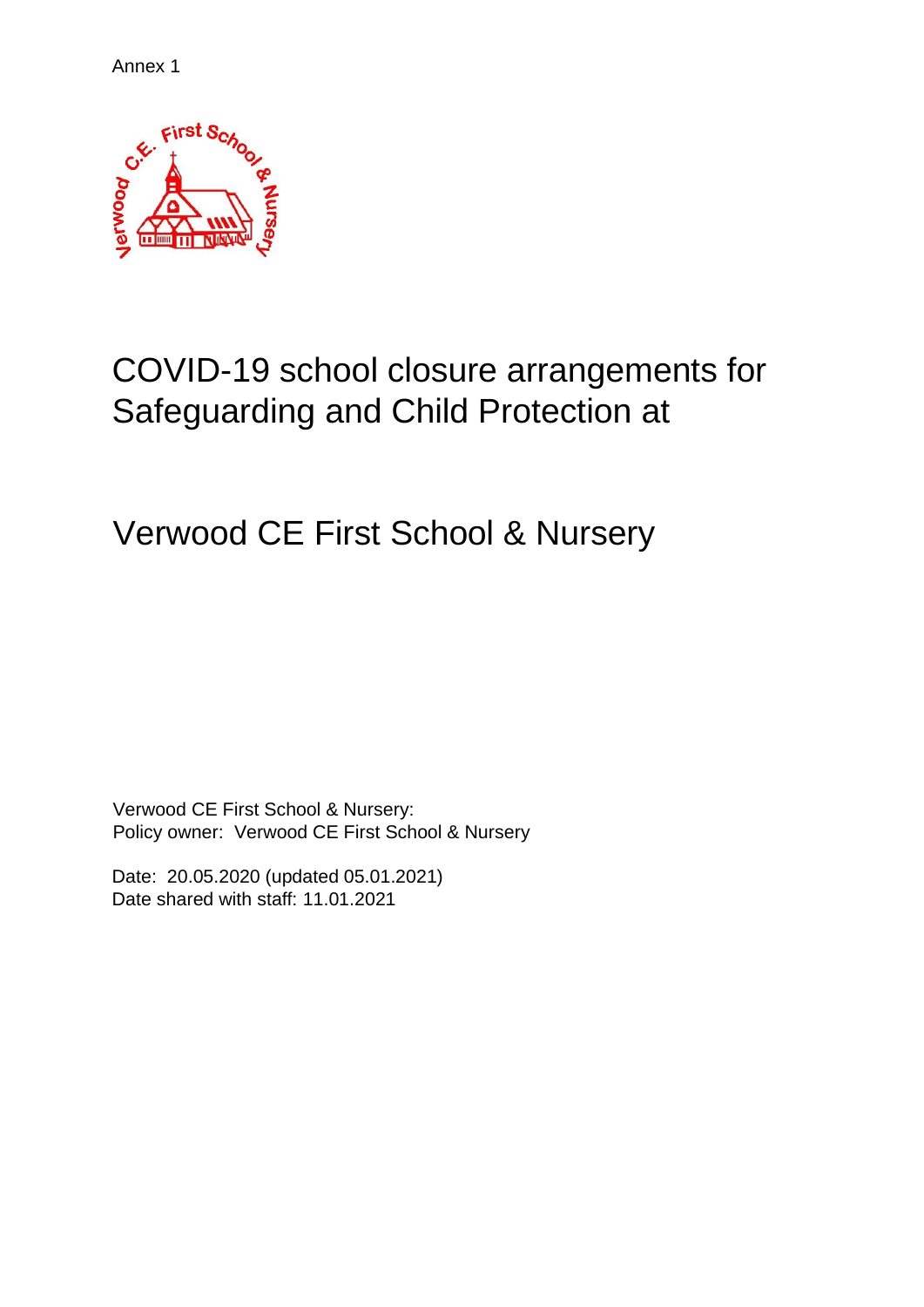From 20th March 2020, parents were asked to keep their children at home, wherever possible, and for schools to remain open only for those children of workers critical to the COVID-19 response - who absolutely need to attend.

Schools and all childcare providers were asked to provide care for a limited number of children - children who are vulnerable, and children whose parents are critical to the COVID-19 response and cannot be safely cared for at home. From 1st June,2020, schools were asked to prepare for the wider reopening of the school, initially to those children in years R, 1, 6 and to prepare for some face to face contact for years 10 and 12.

From September, 2020, schools were open to all pupils and the usual safeguarding policy was applicable.

From 5th January, 2021, schools have once again been asked to close to all apart from children of critical workers and those deemed as vulnerable.

This addendum of the Verwood CE First School & Nursery Safeguarding, and Child Protection policy should be read in conjunction with the school's risk assessment and health and safety policy and contains details of our individual safeguarding arrangements in the following areas:

- 1. [Context](#page-0-0)
- 2. Key Contacts
- 3. [Vulnerable children](#page-2-0)
- 4. [Attendance monitoring](#page-3-0)
- 5. [Designated Safeguarding Lead](#page-4-0)
- 6. [Reporting a concern](#page-5-0)
- 7. [Safeguarding Training and induction](#page-5-1)
- 8. [Safer recruitment/volunteers and movement of staff](#page-6-0)
- 9. [Online safety in schools and colleges](#page-7-0)
- 10[.Children and online safety away from school and college](#page-7-1)
- 11[.Supporting children not in school](#page-8-0)
- 12[.Supporting children in school](#page-9-0)
- 13.Mental Health Provision
- 14. [Peer on Peer Abuse](#page-10-0)
- 15. [Support from the Wimborne Academy Trust](#page-10-1)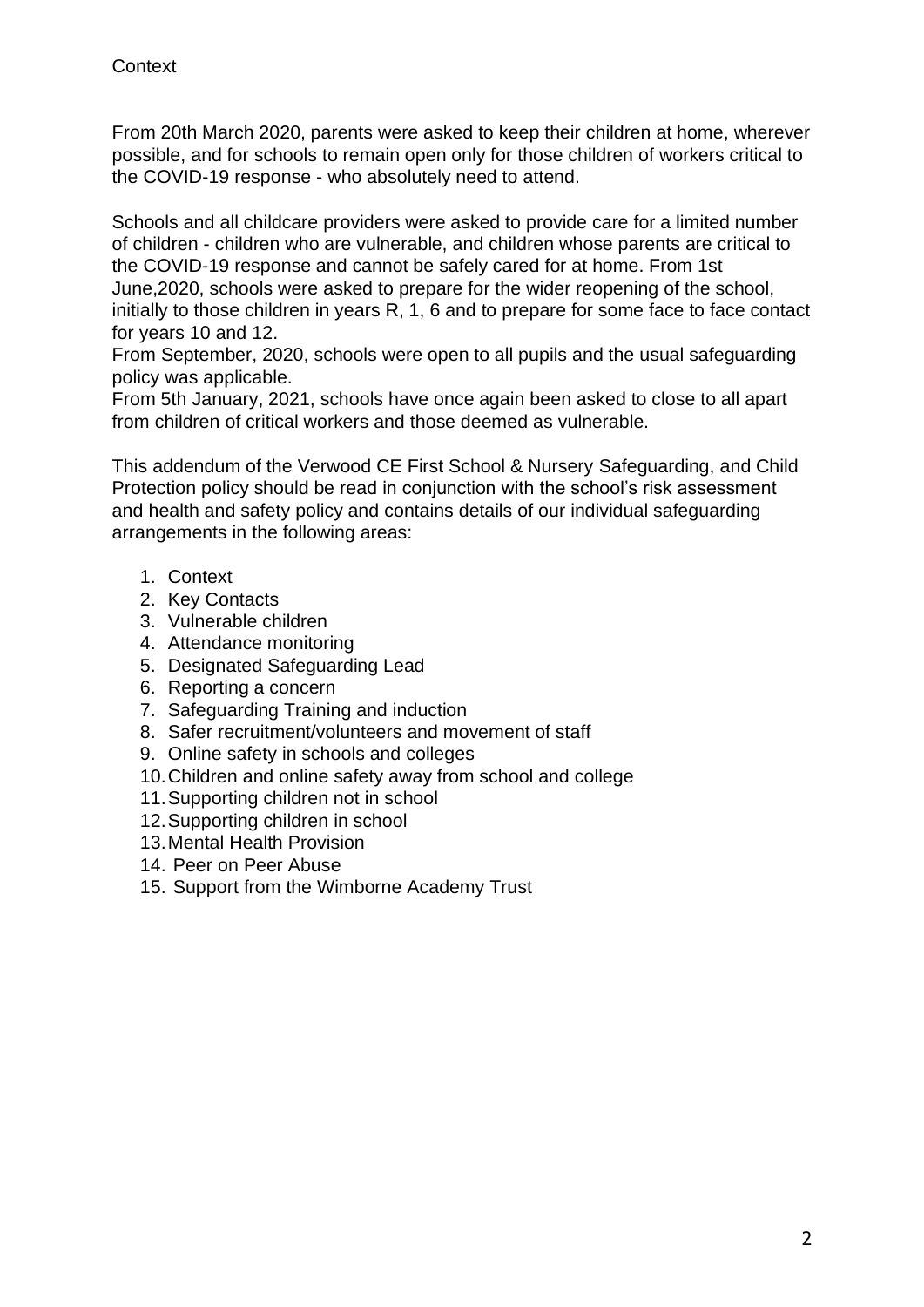| Role                                           | Name                  | Contact<br>number | Email                                   |
|------------------------------------------------|-----------------------|-------------------|-----------------------------------------|
| Designated<br>Safeguarding<br>Lead             | Dan Luford            | 01202 822652      | dluford@verwoodfirst.dorset.sch.uk      |
| Deputy<br>Designated<br>Safeguarding<br>Leads  | Adam<br>Parsons       | 01202 822652      | aparsons@verwoodfirst.dorset.sch.u<br>k |
| <b>Headteacher</b>                             | Adam<br>Parsons       | 01202 822652      | aparsons@verwoodfirst.dorset.sch.u<br>k |
| Trust<br>Safeguarding<br><b>Officer</b>        | Kelly<br>Overhill     | 07912 497713      | koverhill@wimborneacademytrust.or<br>g  |
| Chair of<br>Academy<br>Committee               | Jane<br><b>Mearns</b> | 01202 820081      | Janemearns62@gmail.com                  |
| Safeguarding<br>Academy<br>Committee<br>Member | Anna<br>Kennedy       | 01202 822260      | Nathan.anna@sky.com                     |

# <span id="page-2-0"></span>**Vulnerable Children**

Vulnerable children and young people include those who:

- are assessed as being in need under section 17 of the Children Act 1989, including children and young people who have a child in need plan, a child protection plan or who are a looked-after child
- have an education, health and care (EHC) plan
- have been identified as otherwise vulnerable by educational providers or local authorities (including children's social care services), and who could therefore benefit from continued full-time attendance, this might include:
	- children and young people on the edge of receiving support from children's social care services or in the process of being referred to children's services
	- adopted children or children on a special guardianship order
	- those at risk of becoming NEET ('not in employment, education or training')
	- those living in temporary accommodation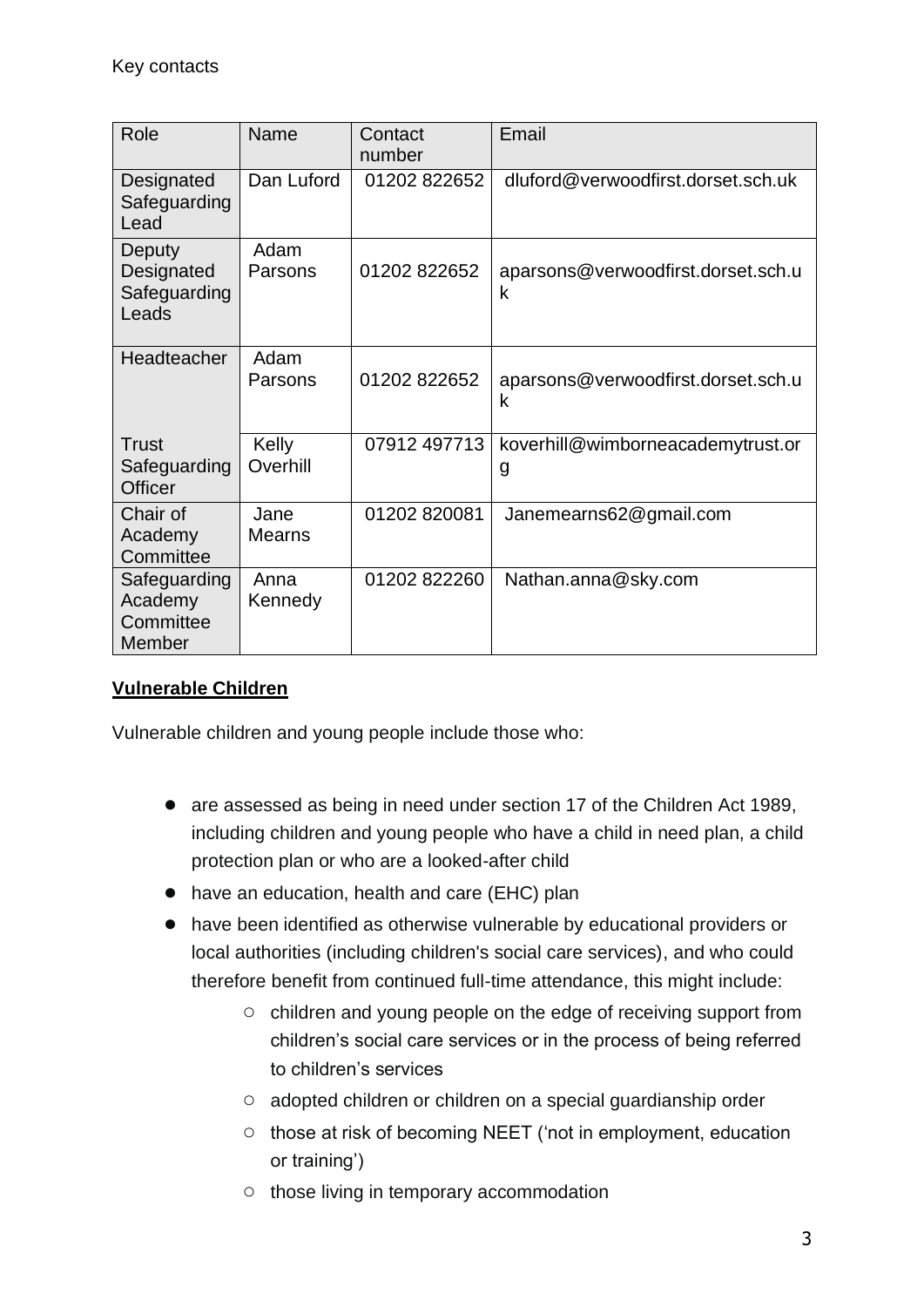- those who are young carers
- those who may have difficulty engaging with remote education at home (for example, due to a lack of devices or quiet space to study)
- care leavers
- other children and young people at the provider and local authority's discretion including pupils who need to attend to receive support or manage risks to their mental health

Those with an EHC plan will be risk-assessed in consultation with the Local Authority and parents, to decide whether they need to continue to be offered a school or college place in order to meet their needs, or whether they can safely have their needs met at home. This could include, if necessary, carers, therapists or clinicians visiting the home to provide any essential services.

Eligibility for free school meals in and of itself should not be the determining factor in assessing vulnerability.

Senior leaders, especially the Designated Safeguarding Lead (and deputies) know who our most vulnerable children are. They have the flexibility to offer a place to those on the edge of receiving children's social care support.

Verwood CE First School & Nursery will continue to work with and support children's social workers to help protect vulnerable children. This includes working with and supporting children's social workers and the local authority virtual school head (VSH) for looked-after and previously looked-after children. The lead person for this will be: Adam Parsons 01202 822652

There is an expectation that vulnerable children who have a social worker will attend an education setting, so long as they do not have underlying health conditions that put them at risk. In circumstances where a parent does not want to bring their child to an education setting, and their child is considered vulnerable, the social worker and Verwood CE First School & Nursery will explore the reasons for this directly with the parent.

Where parents are concerned about the risk of the child contracting COVID19, Verwood CE First School & Nursery or the social worker will talk through these anxieties with the parent/carer following the advice set out by Public Health England.

Verwood CE First School & Nursery will encourage our vulnerable children and young people to attend school, including remotely if needed.

### <span id="page-3-0"></span>**Attendance Monitoring**

Local authorities and education settings do not need to complete their usual daytoday attendance processes to follow up on non-attendance.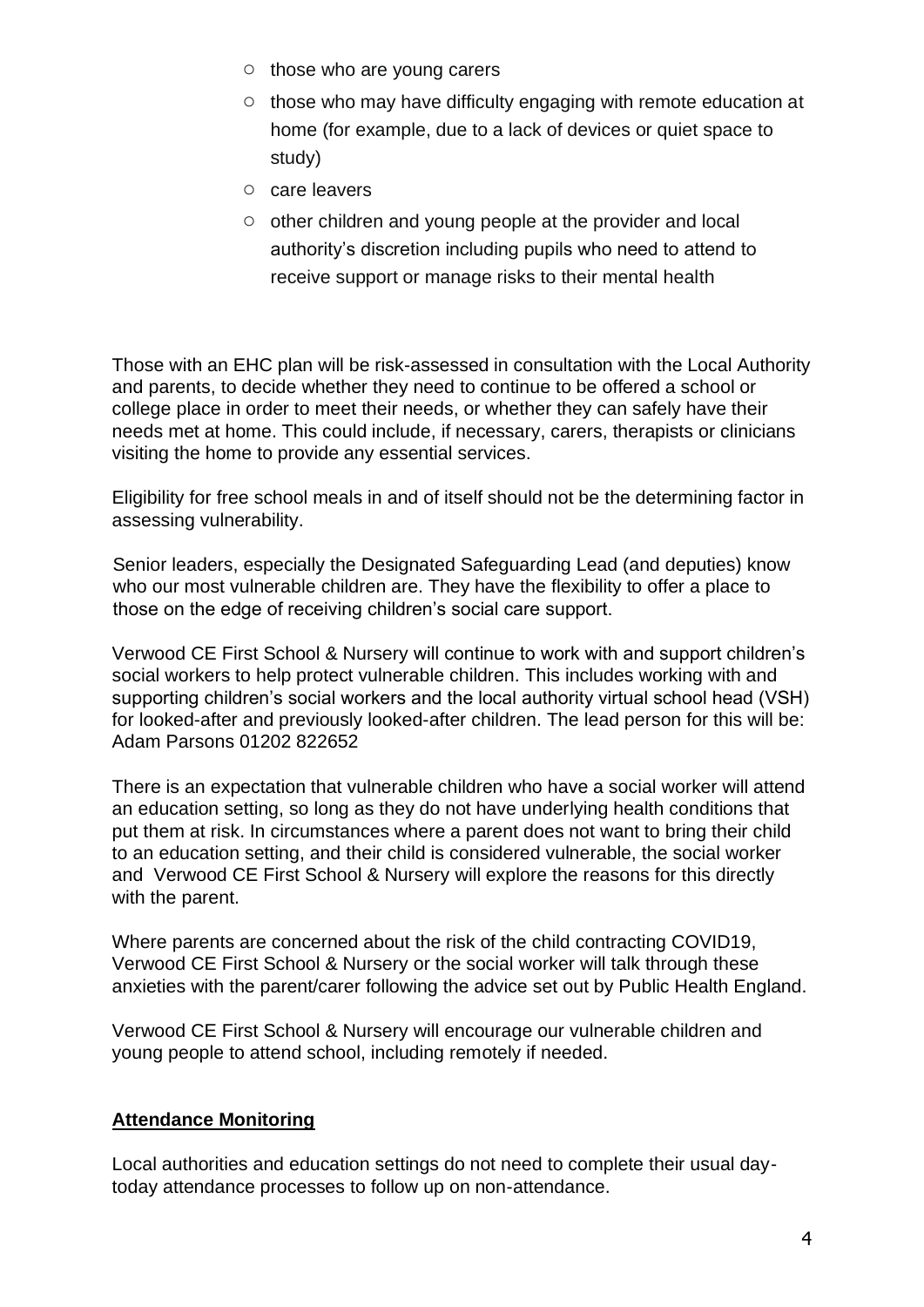As vulnerable children are still expected to attend school full time, they should **not**  be marked in the register as code X if they are not in school (unless they are shielding, self isolating or quarantining). Verwood CE First School & Nursery will encourage vulnerable children to attend but, if the parent of a vulnerable child wishes their child to be absent from school, the parent should let the school know that the pupil will not be attending. Verwood CE First School & Nursery will grant such applications for leave given the exceptional circumstances. This will be recorded as a code C (leave of absence authorised by the school) unless another authorised code is more applicable.

Where a child has a social worker, Verwood CE First School & Nursery and social workers will agree with parents/carers whether children in need should be attending school – Verwood CE First School & Nursery will then follow up on any pupil that they were expecting to attend but who does not. Verwood CE First School & Nursery will also follow up with any parent or carer who has arranged care for their child(ren) and the child(ren) subsequently does not attend.

### **HOW WILL THIS LOOK AT VERWOOD CE FIRST SCHOOL & NURSERY?**

To support the above, Verwood CE First School & Nursery will, when communicating with parents/carers, confirm emergency contact numbers are correct and ask for any additional emergency contact numbers where they are available.

In all circumstances where a vulnerable child does not take up their place at school, or discontinues, will Verwood CE First School & Nursery notify their social worker.

## <span id="page-4-0"></span>**Designated Safeguarding Lead**

Verwood CE First School & Nursery has a Designated Safeguarding Lead (DSL) and 3 Deputy DSLs.

The Designated Safeguarding Lead is: Dan Luford

The Deputy Designated Safeguarding Leads are: Adam Parsons, Lauren Palmer & April Bagwell

The optimal scenario is to have a trained DSL (or deputy) available on site. Where this is not the case a trained DSL (or deputy) will be available to be contacted via phone or online video - for example when working from home.

Where a trained DSL (or deputy) is not on site, in addition to the above, a senior leader will assume responsibility for co-ordinating safeguarding on site.

This might include updating and managing access to child protection online management system, MyConcern and liaising with the offsite DSL (or deputy) and, as required, liaising with children's social workers where they require access to children in need and/or to carry out statutory assessments at the school or college.

It is important that all Verwood CE First School & Nursery staff and volunteers have access to a trained DSL (or deputy). On each day, staff on site will be made aware of who that person is and how to speak to them – this will usually be the member of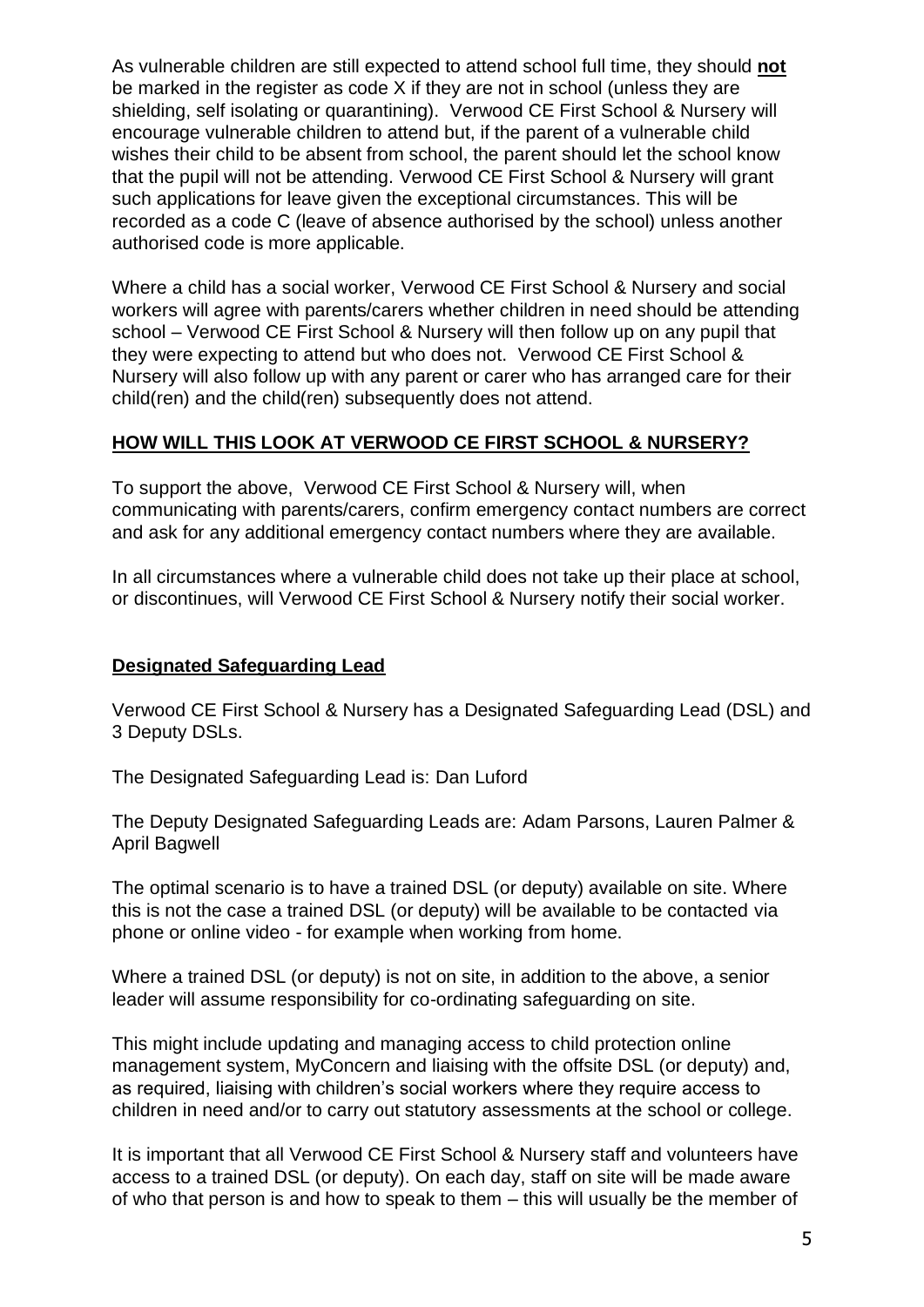SLT on rota for that week but all other leads will be contactable via the usual channels.

The DSL will continue to engage with social workers, and attend all multi-agency meetings, which can be done remotely.

#### <span id="page-5-0"></span>**Reporting a Concern**

Where staff have a concern about a child, they should continue to follow the process outlined in the school Safeguarding Policy, this includes making a report via MyConcern, which can be done remotely. This information is updated automatically and will appear instantly to the DSL and DDSL.

In the unlikely event that a member of staff cannot access their MyConcern from home, they should email the Designated Safeguarding Lead, Headteacher and the Trust Safeguarding Officer (Kelly Overhill). This will ensure that the concern is received.

The school (led by the DSL or deputy) will do all they reasonably can to ask parents and carers to advise them of any changes regarding welfare, health and wellbeing that they should be aware of before a child returns

Staff are reminded of the need to report *any concern immediately and without delay*. Staff need to be aware that KCSiE 2020 is the statutory safeguarding guidance that schools and colleges should continue to have regard to as required by legislation. All concerns, no matter how small, should follow the procedures set out in KCSiE 2020. Staff should also be reminded of **Tell, Explain, Describe** if a disclosure is made.

Where staff are concerned about an adult working with children in the school, they should immediately report the concern to the Headteacher. If there is a requirement to make a notification to the Headteacher whilst away from school, this should be done verbally and followed up with an email to the Headteacher.

Concerns around the Headteacher should be directed to the Chair of the Academy Committee: Verwood CE First School & Nursery Wimborne Academy Trust will continue to offer support in the process of managing allegations.

#### <span id="page-5-1"></span>**Safeguarding Training and Induction**

DSL training is very unlikely to take place whilst there remains a threat of the COVID 19 virus.

For the period COVID-19 measures are in place, a DSL (or deputy) who has been trained will continue to be classed as a trained DSL (or deputy) even if they miss their refresher training.

All existing school staff have had safeguarding training and have read part 1 of Keeping Children Safe in Education (2020). The DSL will communicate with staff any new local arrangements, so they know what to do if they are worried about a child.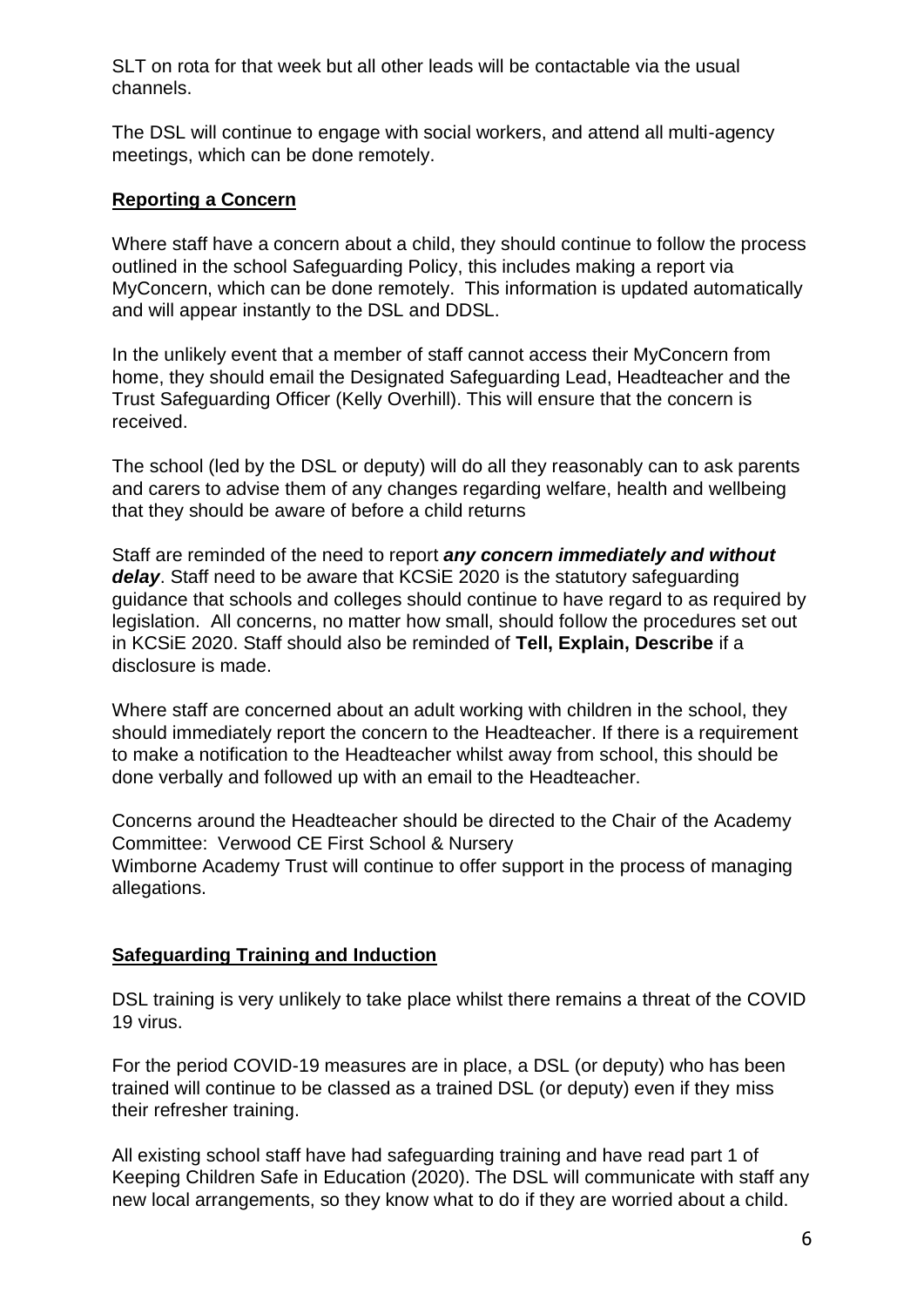Where new staff are recruited, or new volunteers enter Verwood CE First School & Nursery, they will continue to be provided with a safeguarding induction.

If staff are deployed from another educational setting or children's workforce setting to our school, we will take into account the DfE supplementary guidance on safeguarding children during the COVID-19 pandemic and will accept portability as long as the current employer confirms in writing that:-

-the individual has been subject to an enhanced DBS and children's barred list check

-there are no known concerns about the individual's suitability to work with children

-there is no ongoing disciplinary investigation relating to that individual

For movement within Wimborne Academy Trust, schools should seek assurance from the HR Manager that the member of staff has received appropriate safeguarding training.

Upon arrival, they will be given a copy of the receiving setting's child protection policy, confirmation of local processes and confirmation of DSL arrangements.

There is no requirement to obtain a new DBS check for returning staff who have continued to be employed but have not been working in regulated activity during partial school closures. If for any reason the school has concerns about the individual, they may obtain a new check in the usual way

#### <span id="page-6-0"></span>**Safer Recruitment/Volunteers and Movement of Staff**

It remains essential that people who are unsuitable are not allowed to enter the children's workforce or gain access to children. When recruiting new staff, Verwood CE First School & Nursery will continue to follow the relevant safer recruitment processes for their setting, including, as appropriate, relevant sections in part 3 of Keeping Children Safe in Education (2020) (KCSIE).

In response to COVID-19, the Disclosure and Barring Service (DBS) has made changes to its guidance on standard and enhanced DBS ID checking to minimise the need for face-to-face contact.

Verwood CE First School & Nursery will avoid using volunteers but if Verwood CE First School & Nursery do utilise volunteers, we will continue to follow the checking and risk assessment process as set out in paragraphs 167 to 172 of KCSIE. Under no circumstances will a volunteer who has not been checked be left unsupervised or allowed to work in regulated activity.

Verwood CE First School & Nursery will continue to follow the legal duty to refer to the DBS anyone who has harmed or poses a risk of harm to a child or vulnerable adult. Full details can be found at paragraph 163 of KCSIE.

Verwood CE First School & Nursery will continue to consider and make referrals to the Teaching Regulation Agency (TRA) as per paragraph 166 of KCSIE and the TRA's 'Teacher misconduct advice for making a referral.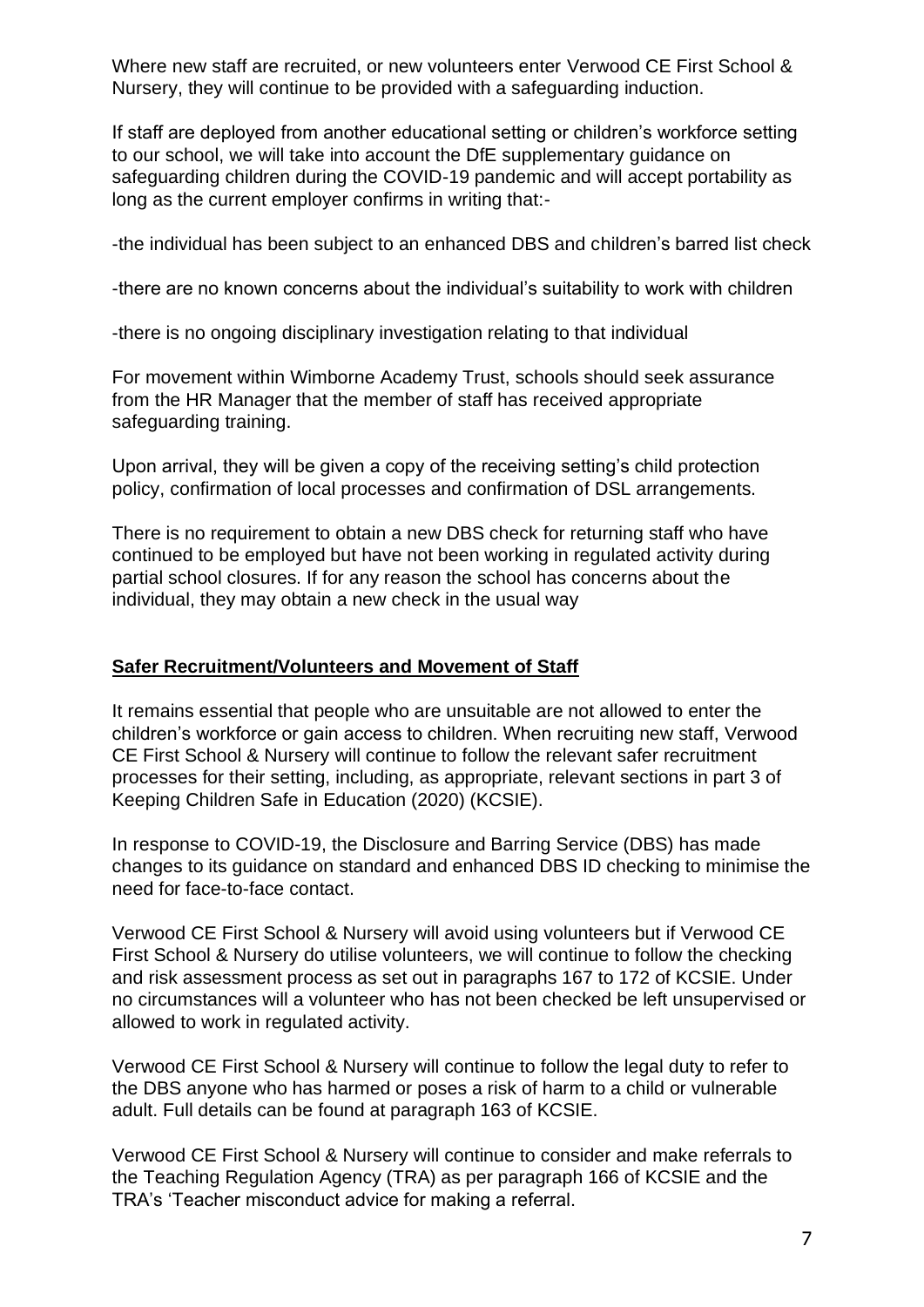During the COVID-19 period all referrals should be made by emailing *Misconduct.Teacher@education.gov.uk* 

Whilst acknowledging the challenge of the current National emergency, it is essential from a safeguarding perspective that any school is aware, on any given day, which staff/volunteers will be in the school or college, and that appropriate checks have been carried out, especially for anyone engaging in regulated activity. As such, Verwood CE First School & Nursery will continue to keep the single central record (SCR) up to date as outlined in paragraphs 148 to 156 in KCSIE.

### <span id="page-7-0"></span>**Online Safety in School**

Verwood CE First School & Nursery will continue to provide a safe environment, including online. This includes the use of an online filtering system.

Where students are using computers in school, appropriate supervision will be in place.

### <span id="page-7-1"></span>**Children and Online Safety Away From School**

It is important that all staff who interact with children, including online, continue to look out for signs a child may be at risk. Any such concerns should be dealt with as per the Child Protection Policy and where appropriate referrals should still be made to children's social care and, as required, the SSCT.

Online teaching should follow the same principles as set out in Wimborne Academy Trust's code of conduct.

will ensure any use of online learning tools and systems is in line with privacy and data protection/GDPR requirements.

Verwood CE First School & Nursery will do all that they reasonably can to keep all children safe when online and especially when working online at home.

Live lessons may be used where:

- School closure due to national lockdown.
- Whole classes/ bubbles of pupils are isolating at home. The teacher could be in school OR at home.
- Part of a class or individuals from a class are required to isolate. The teacher could be in school OR at home.
- The class is in school, but the teacher is required to isolate at home. (Additional staffing will be required in the room with the class)

Additional safeguarding measures will be employed when using live lessons alongside Verwood CE First School & Nursery IT/online learning policies.

- Staff and children must wear suitable clothing, as should anyone else in the household
- Language must be professional and appropriate, including any family members in the background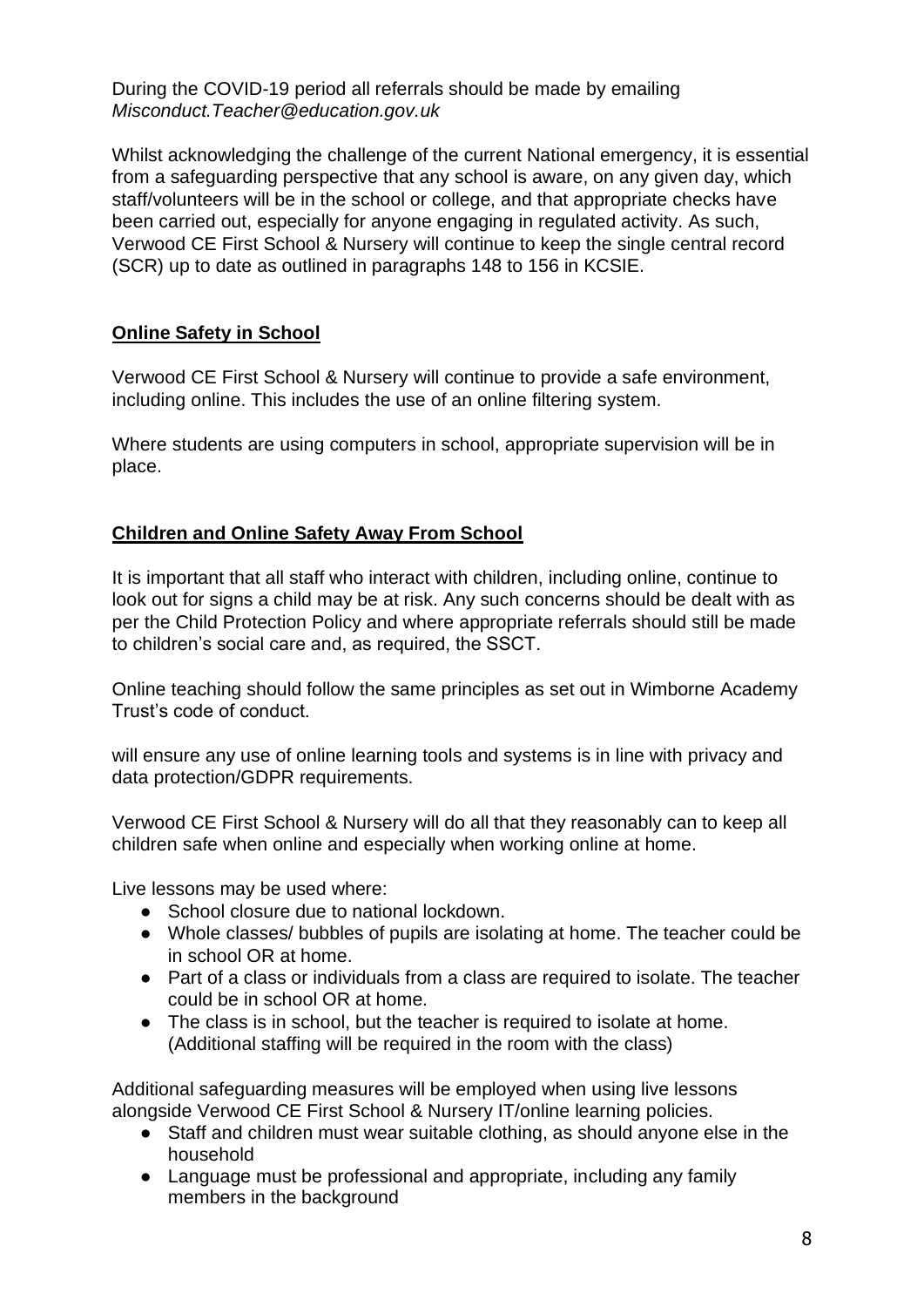Within School/ at home

- Ensure all live lessons are recorded.
- Ensure a clear timetable of each online session is completed, detailing:
	- The content of the live lesson
	- The time it started and finished
	- Any issues that arose during this session

The senior Leadership team should ensure online lessons are appropriate by;

- Being aware of the content
- Dropping into the classes throughout the day (unannounced)
- Viewing a cross section of recordings

#### Pupils at Home

The following expectations will be made explicit to pupils, parents and carers:

- The pupil is in a public area of the home
- The pupil should be appropriately dressed
- Pupils keep their camera on (unless they are not allowed to have their image shared publicly)
- Pupils keep their microphone off unless speaking
- Pupils should speak with a trusted adult if they come across content online that makes them uncomfortable.

All live lessons will be recorded and uploaded to Verwood CE First School & Nursery google drive/ google classrooms, deleting any local files.

### <span id="page-8-0"></span>**Supporting Children Not in School**

Verwood CE First School & Nursery is committed to ensuring the safety and wellbeing of all its Children and Young people.

Where the DSL has identified a child to be on the edge of social care support, or who would normally receive pastoral-type support in school, they should ensure that a robust communication plan is in place for that child or young person.

Details of this plan will be shared with staff and a record of contact is kept. MyConcern will signpost to those receiving support in this way.

Verwood CE First School & Nursery and its DSL will work closely with all stakeholders to maximise the effectiveness of any communication plan.

This plan must be reviewed regularly (at least once a fortnight) and where concerns arise, the DSL will consider any referrals as appropriate. This will be done in conjunction with SLT and the pastoral team.

The school will share safeguarding messages on its website and social media pages.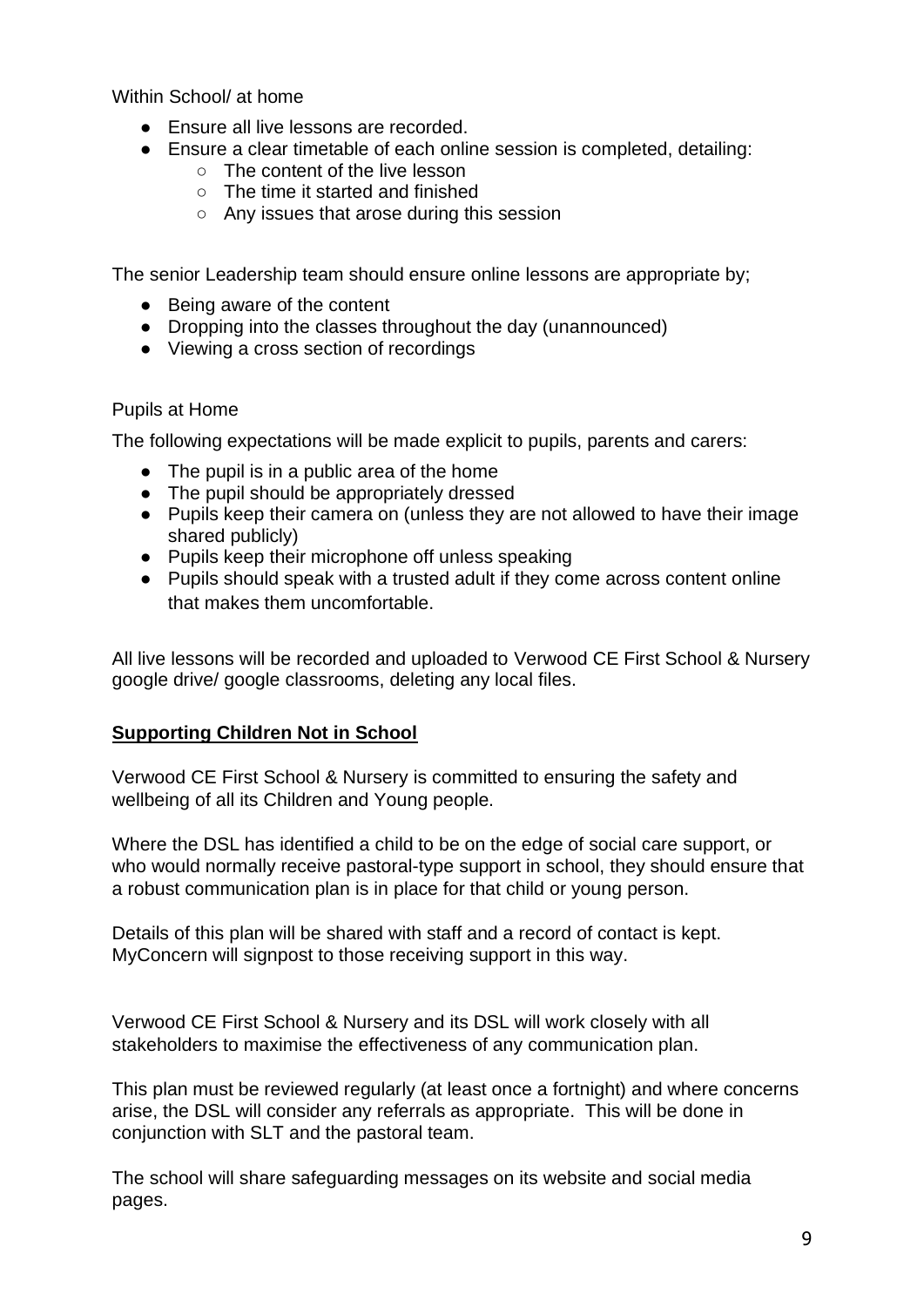Verwood CE First School & Nursery recognises that school is a protective factor for children and young people, and the current circumstances, can affect the mental health of pupils and their parents/carers. Teachers at Verwood CE First School & Nursery need to be aware of this in setting expectations of pupils' work where they are at home.

Verwood CE First School & Nursery will ensure that where we care for children of critical workers and vulnerable children on site, we ensure appropriate support is in place for them. This will be bespoke to each child.

#### <span id="page-9-0"></span>**Supporting children in school**

Verwood CE First School & Nursery is committed to ensuring the safety and wellbeing of all its students.

Verwood CE First School & Nursery will continue to be a safe space for all children to attend and flourish. The Headteacher, in conjunction with SLT, will ensure that appropriate staff are on site and staff to pupil ratio numbers are appropriate, to maximise safety including first aid cover.

Verwood CE First School & Nursery will refer to the Government guidance for education and childcare settings on how to implement social distancing and continue to follow the advice from Public Health England on handwashing and other measures to limit the risk of spread of COVID19. This will be sent to all staff.

Where Verwood CE First School & Nursery has concerns about the impact of staff absence – such as our Designated Safeguarding Lead or first aiders – they will discuss the concerns immediately with Wimborne Academy Trust.

#### **Mental Health Provision**

Negative experiences and distressing life events, such as the current circumstances, can affect the mental health of children and their parents. Where the school has children of critical workers and vulnerable children on site, the school will ensure appropriate support is in place for them.

Verwood CE First School & Nursery will identify children who might need additional support, and put this support in place. Verwood CE First School & Nursery staff will be reminded that mental health issues can bring about changes in a child's behaviour or emotional state which can be displayed in a range of different ways, all of which could be an indication of an underlying problem. This can include for example being fearful or withdrawn; aggressive or oppositional; or excessive clinginess. Support for pupils and students in the current circumstances will include existing provision in Verwood CE First School & Nursery (although this may be delivered in different ways, for example over the phone for those children still not attending provision) or from specialist staff or support services.